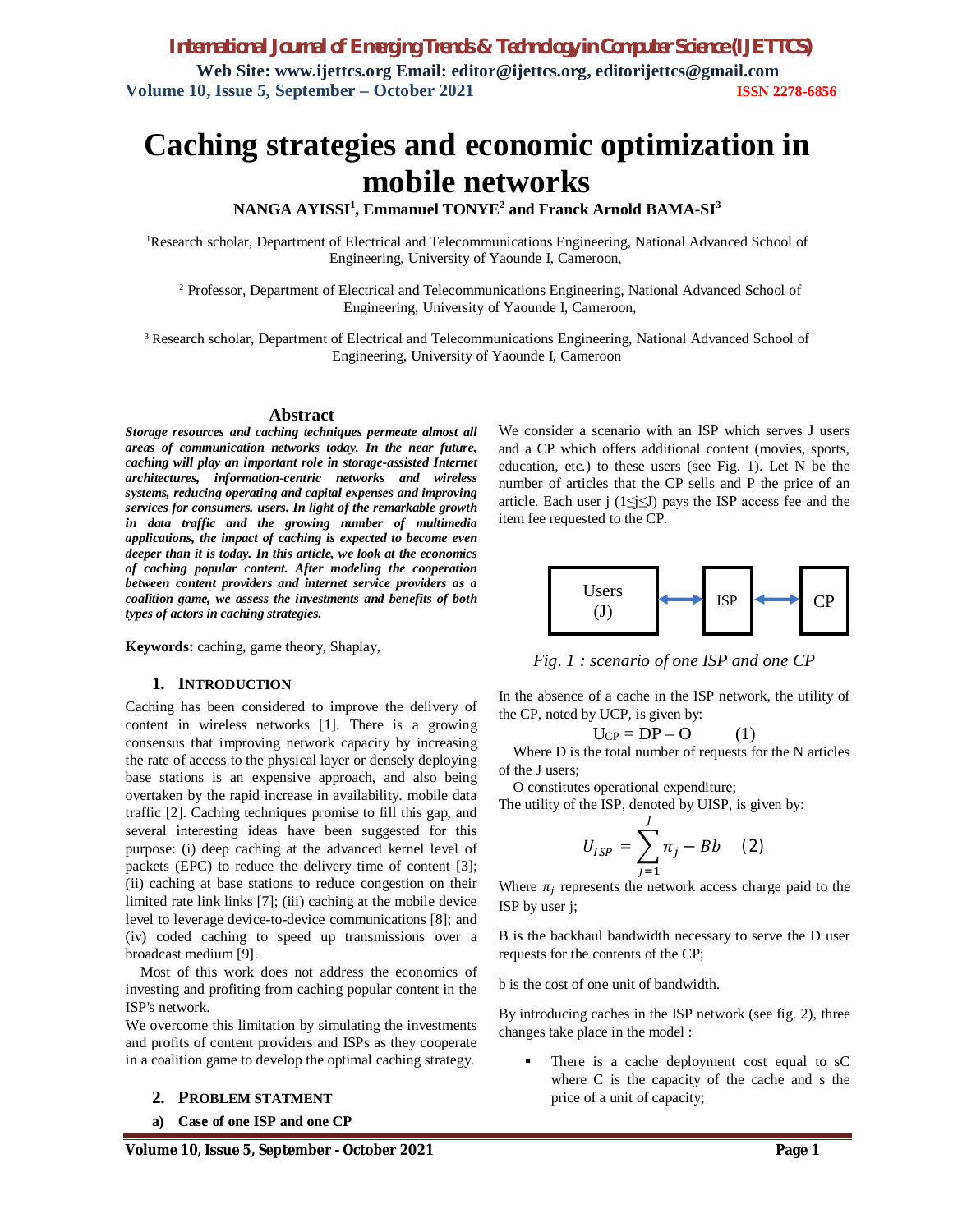**Web Site: www.ijettcs.org Email: editor@ijettcs.org, editorijettcs@gmail.com Volume 10, Issue 5, September – October 2021 ISSN 2278-6856**

 The total number of requests in this case becomes  $D^C$ , which is due to the fact that the request is based on the perceived Quality of Experience (QoE) of users and considering that the ISP proactively stores the most content. popular:  $D^{C} = (1 + \Delta)D$  (3)

The parameter  $\Delta$  corresponds to a QoE factor that reflects the change in demand for the contents of the CP.

We choose the cache hit rate as a measure of QoE, which is a standard measure for cache efficiency. This success rate h is defined as the fraction of the number of requests for the N elements which were found in the cache out of the total number of requests for the N elements; clearly, h is a number between 0 and 1; the higher the success rate, the happier the users; Chances are they get the content they want straight from the cache, without having to wait for the ISP to communicate with the CP to send the requested content back to the ISP. Therefore, this will have a positive impact on the total number of requests arriving at the CP. The success rate h is given by [6]:

$$
h = \left(\frac{C}{N}\right)^{1-a} \tag{4}
$$

where the popularity of the contents follows a Zipf distribution with parameter a  $(0 \lt a \lt 1)$ .

We define the parameter  $\Delta$  as being proportional to the success rate h:  $\Delta$  = Fh, with F constant non-negative. Clearly, the lower bound of  $\Delta$  is zero; in this case, the total number of requests for the contents of the CP,  $D^C$  with caching is the same as the total number of requests D without caching.

 $\blacksquare$  The  $B^C$  bandwidth, which corresponds to the number of cases where the request of an element of the CP has not been served by the cache, is given by:

$$
B^c = B(1-h) \qquad (5)
$$

These cases correspond to the cache failure rate.



*Fig. 2 : scenario of one ISP and one CP with cache at the ISP*

Once all of these considerations are done, the utility functions of the ISP and CP can be rewritten as follows: Usefulness of the CP:

$$
U_{CP}^C = (1 + \Delta)DP - O \qquad (6)
$$
  
Usefulness of ISP :

**Volume 10, Issue 5, September - October 2021 Page 2**

$$
U_{ISP}^C = \sum_{j=1}^{J} \pi_j - sC - B(1-h)b. \quad (7)
$$

By calculating the difference between utilities with caching and utilities without caching, we get:

$$
U_{CP}^{C} - U_{CP} = \Delta DP
$$
 (8)  

$$
U_{ISP}^{C} - U_{ISP} = -sC + hBb
$$
 (9)

It is obvious that the deployment of the cache will always result in a positive externality for the income of the CP, since its profit will increase (in the worst case, it will remain stable). While the cache deployment is beneficial to the ISP if and only if the hBb backhaul bandwidth savings are greater than the sC cache cost.

The question we'll answer is whether sharing the cost of cache deployment and the profit generated by caching between the ISP and the CP can be beneficial for both players.

To do this, we model the interaction between the ISP and the CP as a coalition game in which the two actors cooperate to share the investment related to the deployment of the cache and to share the benefit produced by this cache.

The quantity to be shared is:

$$
\Phi = (U_{CP}^c - U_{CP}) + (U_{ISP}^c - U_{ISP})
$$
  
=  $\Delta DP - sC + hBb$  (10)

The motivation for adopting this model is to ensure alignment of ISP and CP interest in deploying a cache. Knowing that, if the ISP is the only one to invest for the deployment of the cache in its network, we have shown previously that when the cost of the cache is higher than that of the backhaul bandwidth, the ISP has no motivation to deploy this cache. The question, then, is whether CP's involvement in the cache deployment investment will expand the number of instances where the ISP is ready to cache deployment.

Note that the amount Φ corresponding to the additional cost / benefit due to the caching for the ISP and the CP will be the same, either when the ISP pays for the deployment of the cache, or when the ISP and the CP share the cost. / benefit of the cache (or even when the CP offers the cache to the ISP network for free - this is the case with Google nownadays). The difference with our model is how to divide this additional cost / benefit.

To decide how Φ should be shared between the CP and the ISP, we use a well-known solution concept from coalition game theory, the Shapley value formula. This distribution scheme, defined by L. Shapley [4], is an interesting solution in coalition games for its equity. It is the unique distribution satisfying the following axioms: efficiency (i.e., the total surplus is allocated), symmetry (i.e., players with the same contribution in the coalition are paid fairly ),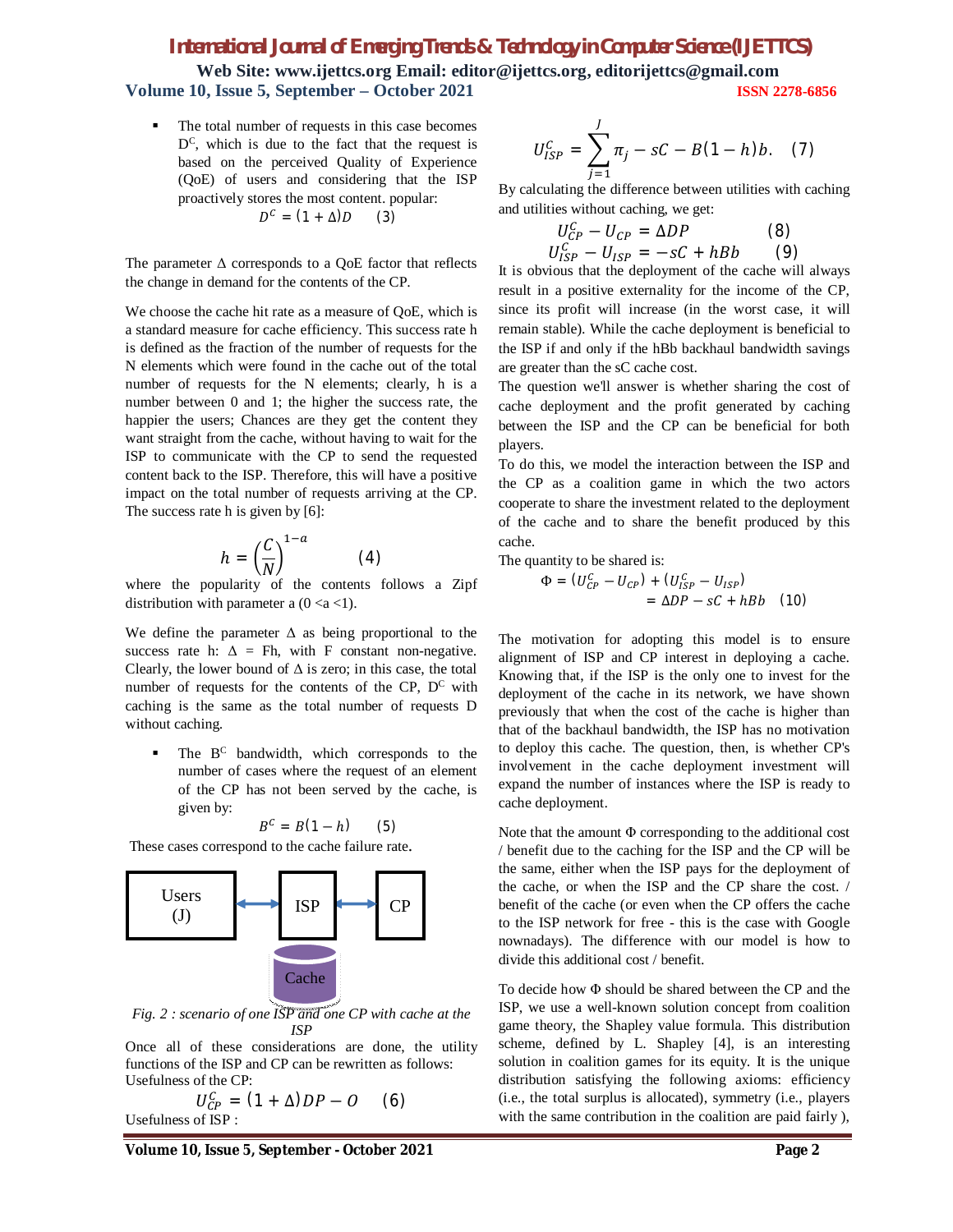**Web Site: www.ijettcs.org Email: editor@ijettcs.org, editorijettcs@gmail.com Volume 10, Issue 5, September – October 2021 ISSN 2278-6856**

dummy (that is, players who have not contributed, the coalition considered is not paid), and additivity (if a game consists of two sub-games, the players receive the sum of their shares in the two sub-parts). Consequently, each actor receives a share of profit proportional to his contribution to the network and to the added value that he brings to the global value chain.

Let  $\Phi_{CP}$  be the quantity the CP receives and  $\Phi_{ISP}$  the quantity the ISP receives after applying Shapley's value to the quantity Φ. So :

$$
\Phi_{CP} = \frac{1}{2} (\Delta DP - sC + hBb)
$$
 (11)

$$
\Phi_{ISP} = \frac{1}{2} (\Delta DP - sC + hBb)
$$
 (12)

The utility functions after applying the Shapley value are:

$$
U_{CP}^{C} = DP - O + \Phi_{CP} = DP - O + \frac{1}{2}(\Delta DP - sC + hBb)
$$
  

$$
U_{CP}^{C} = \left( DP + \frac{1}{2}(\Delta DP + hBb) \right) - \left( \frac{1}{2}sC + O \right)
$$
  

$$
U_{ISP}^{C} = \sum_{j=1}^{J} \pi_j - Bb + \Phi_{ISP}
$$
  

$$
= \sum_{j=1}^{J} \pi_j - Bb + \frac{1}{2}(\Delta DP - sC + hBb)
$$
  

$$
U_{ISP}^{C} = \left( \sum_{j=1}^{J} \pi_j + \frac{1}{2}(\Delta DP + hBb) \right)
$$
  

$$
- \left( Bb + \frac{1}{2}sC \right) \qquad (13)
$$

These utility functions each have two components: an investment component and a profit component.

The problem therefore comes down to calculating the optimal caching policy, that is, the optimal choice of the cache size C which maximizes the utility functions of the ISP and the CP.

To do this, let's rewrite the utility functions by introducing the cache hit rate:

$$
U_{CP}^{C} = DP - O + \frac{1}{2} \left( F \left( \frac{C}{N} \right)^{1-a} DP - sC + \left( \frac{C}{N} \right)^{1-a} Bb \right)
$$
 (14)  

$$
U_{ISP}^{C} = \sum_{j=1}^{J} \pi_j - Bb + \frac{1}{2} \left( F \left( \frac{C}{N} \right)^{1-a} DP - sC + \left( \frac{C}{N} \right)^{1-a} Bb \right)
$$

By performing the first derivatives of these utility functions, we obtain the same expression:

$$
U_{CP}^{C'} = \frac{1 - a}{2N} \left(\frac{C}{N}\right)^{-a} (FDP + Bb) - \frac{1}{2}s \quad (15)
$$

$$
U_{CP}^{C'} = 0 \Rightarrow C^{\circ} = \sqrt{\frac{(1 - a)(FDP + Bb)}{sN^{1 - a}}}
$$

Then,  $U_{\text{CP}}^{C}$  is positive in  $(0, C^{\circ})$  and negative in  $(C^{\circ}, N)$ . We distinguish two cases:

- a. If  $C^{\circ}$  is greater than N, then the cache size  $C^*$ which maximizes  $U_{\text{CP}}^C$  is N.
- b. If  $C^{\circ}$  s less than N, then  $C^*$  is equal to  $C^{\circ}$ .

By combining the cases we get this:

$$
C^*
$$
  
= min $\left\{N, \sqrt[a]{\frac{(1-a)(FDP + Bb)}{sN^{1-a}}}\right\}$  (16)

Note that the fact that utilities are maximized for the same cache size implies that it does not matter who controls the size of the cache (the CP or the ISP).

Considering  $C^*$ , we rewrite the utilities of CP and ISP as follows:

$$
U_{CP}^{C} = \left( DP + \frac{1}{2} \left( F \left( \frac{C^*}{N} \right)^{1-a} DP + \left( \frac{C^*}{N} \right)^{1-a} Bb \right) \right) - \left( \frac{1}{2} s C^* + O \right) \quad (17)
$$
  

$$
U_{ISP}^{C} = \left( \sum_{j=1}^{J} \pi_j + \frac{1}{2} \left( F \left( \frac{C^*}{N} \right)^{1-a} DP + \left( \frac{C^*}{N} \right)^{1-a} Bb \right) \right) - \left( Bb + \frac{1}{2} s C^* \right) \quad (18)
$$

With these expressions we have:

i. The investment made by the CP for the deployment of the cache:

$$
Inves_{CP} = \left(\frac{1}{2} sC^* + O\right) \tag{19}
$$

The investment made by the ISP for the deployment of the cache:

$$
Inves_{ISP} = \left(Bb + \frac{1}{2} sC^*\right) \qquad (20) \qquad (22)
$$
  
The profit obtained by the CP:

The profit obtained by the CP:

$$
Gain_{CP} = \left( DP + \frac{1}{2} \left( F \left( \frac{C^*}{N} \right)^{1-a} DP + \left( \frac{C^*}{N} \right)^{1-a} Bh \right) \right)
$$

$$
- \left( \frac{1}{2} sC^* + O \right) \tag{21}
$$

The profit obtained by the ISP:

$$
Gain_{ISP} = \left(\sum_{j=1}^{J} \pi_j + \frac{1}{2} \left( F \left( \frac{C^*}{N} \right)^{1-a} DP + \left( \frac{C^*}{N} \right)^{1-a} Bb \right) \right) - \left( Bb + \frac{1}{2} sC^* \right) \quad (22)
$$

b) **Case of one ISP and several CPs**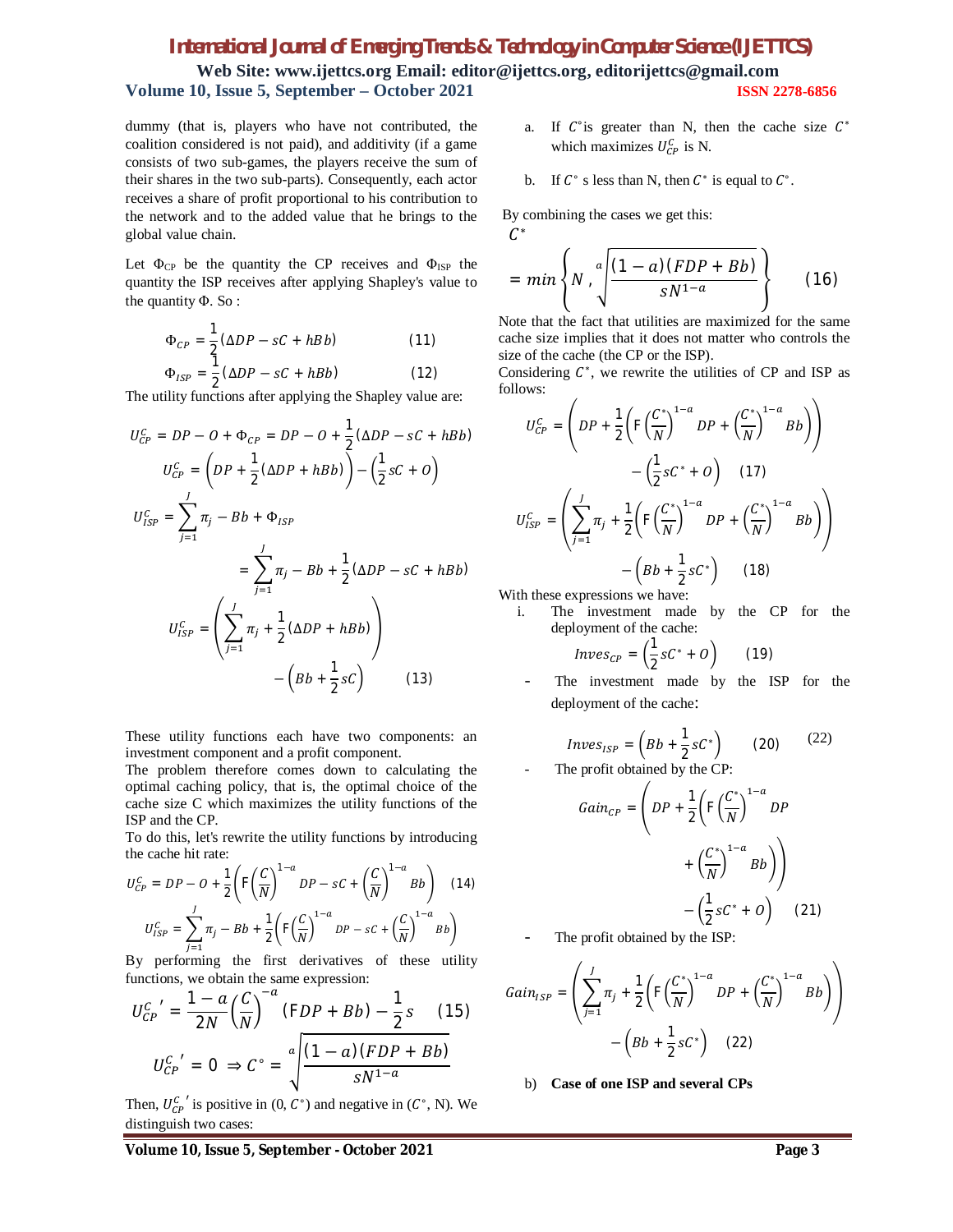**Web Site: www.ijettcs.org Email: editor@ijettcs.org, editorijettcs@gmail.com Volume 10, Issue 5, September – October 2021 ISSN 2278-6856**

We now look at the more general case (see Fig. 3), where there is a single ISP and single trading partners (PCs) that provide additional content to ISP users. This model is generalized as it is for several ISPs, provided that users do not change ISPs.

In the case where there is no caching, we redefine the utility functions using a notation similar to the baseline scenario: For each  $CP_i$ , the utility  $U_i$  is equal to:

 $U_i = D_i P_i - O_i$  (23)



*Fig. 3 : scenario of one ISP and several CPs with caches at the ISP*

For the ISP, the only difference is that the total backhaul bandwidth B is the sum of the backhaul bandwidth B<sup>i</sup> required for the content demand of each CPi:

$$
U_{ISP} = \sum_{j=1}^{J} \pi_j - Bb \t B = \sum_{i=1}^{M} B_i
$$

We are looking at scenarios where the ISP deploys a cache per CP; we do not consider the case where a cache is shared between different CPs, as this is not supported due to technical restrictions and security (cryptography) considerations. We then distinguish two cases:

When the contents of the PCs do not overlap (for example, the first PC offers sporting events, the second PC offers movies, the third PC offers music, etc.), the basic model is generalized as is; Since the caches are independent, we should just apply the basic model for each cache to find out if the ISP and CP have the motivation to deploy the cache and, if so, how they should share the cost / profit of the cache and what is the optimal caching policy.

When the contents of the PCs overlap. In this case, there is a coupling between the caches; This means that in addition to the coalition game between each  $CP_i$  and the ISP, there is a non-cooperative game among the CPs.

It is the latter that will be the subject of our study.

First, we redefine the total demand after caching  $D_i^C$  to be equal to:

$$
D_i^C = (1 + \Delta_i) D_i \tag{24}
$$

As regards the parameter  $\Delta_i$ , it is assumed, as previously, that it increases linearly with the success rate of the cache hi. In addition, we assume that it decreases linearly with the sum of the success rates of all other CPs; this is due to the

fact that the caches of other CPs create a negative externality at the request of the CPi. Therefore, we get this:

$$
\Delta_i = Fh_i - f \sum_{j \neq i} h_j \qquad (25)
$$
  

$$
F \ge (M - 1)f \ge 0 \text{ and } 0 \le f \le \frac{1}{M - 1}
$$

The global positive constants F and f are set to ensure that: (i) the parameter  $\Delta_i$  is not less than -1, since the total demand  $D_i^C$  cannot be negative, (ii)  $D_i^C$  will be at least equal to Di, if all the caches have the same success rate, (i.e. the request with caching will be at least equal to the request without caching). We then define the new necessary backhaul bandwidth  $B_i^C$ :

With

$$
\Theta_i = -f \sum_{j \neq i} h_j
$$

) (26)

 $B_i^c = (1 + \Theta_i) B_i (1 - h_i)$ 

The parameter  $\Theta_i$  reflects the fact that the backhaul bandwidth  $B_i \wedge C$  is reduced linearly with the sum of the success rates of all the other caches. Since  $B_i^C$  is a nonnegative quantity, the smallest possible value of  $\Theta_i$  is -1, which is ensured by the domain of the global constant f. Therefore, the utility functions after caching are:

We consider the cost / profit sharing model between ISP and CP.

There is then a coalition game between the ISP and each  $CP_i$  in order to share the cost / benefit due to the deployment of the cache.

Let  $\Phi_i$  be the quantity to be shared:

$$
\Phi_i = U_i^C - U_i + U_{ISP}^C - U_{ISP}
$$
  
=  $\Delta_i D_i P_i - sC_i - B_i b(-h_i - \Theta_i h_i + \Theta_i)$  (27)

Applying Shaplay's theorem, we have the following Shaplay values for CP<sub>i</sub> and ISP:

$$
\Phi_{CP} = \frac{1}{2} [(\Delta_i + \Theta_i) D_i P_i - sC_i
$$
  
\n
$$
- B_i b(-h_i - \Theta_i h_i)]
$$
  
\n
$$
\Phi_{ISP} = \frac{1}{2} [(\Delta_i - \Theta_i) D_i P_i - sC_i
$$
  
\n
$$
- B_i b(-h_i - \Theta_i h_i
$$
  
\n
$$
+ 2\Theta_i)]
$$
 (29)

The CPs compete with each other to determine the optimal cache size needed to store their content at the ISP.

Non-cooperative play between PCs is defined as follows:

- i. The players are the M CP;
- ii. The strategy of each player i is the choice of the cache size  $C_i \in [0, N_i]$ ;
- iii. The utility function of each player is given by:

$$
U_i = D_i P_i - O_i + \frac{1}{2} [(\Delta_i + \Theta_i) D_i P_i - sC_i
$$
  
-  $B_i b(-h_i - \Theta_i h_i)]$  (30)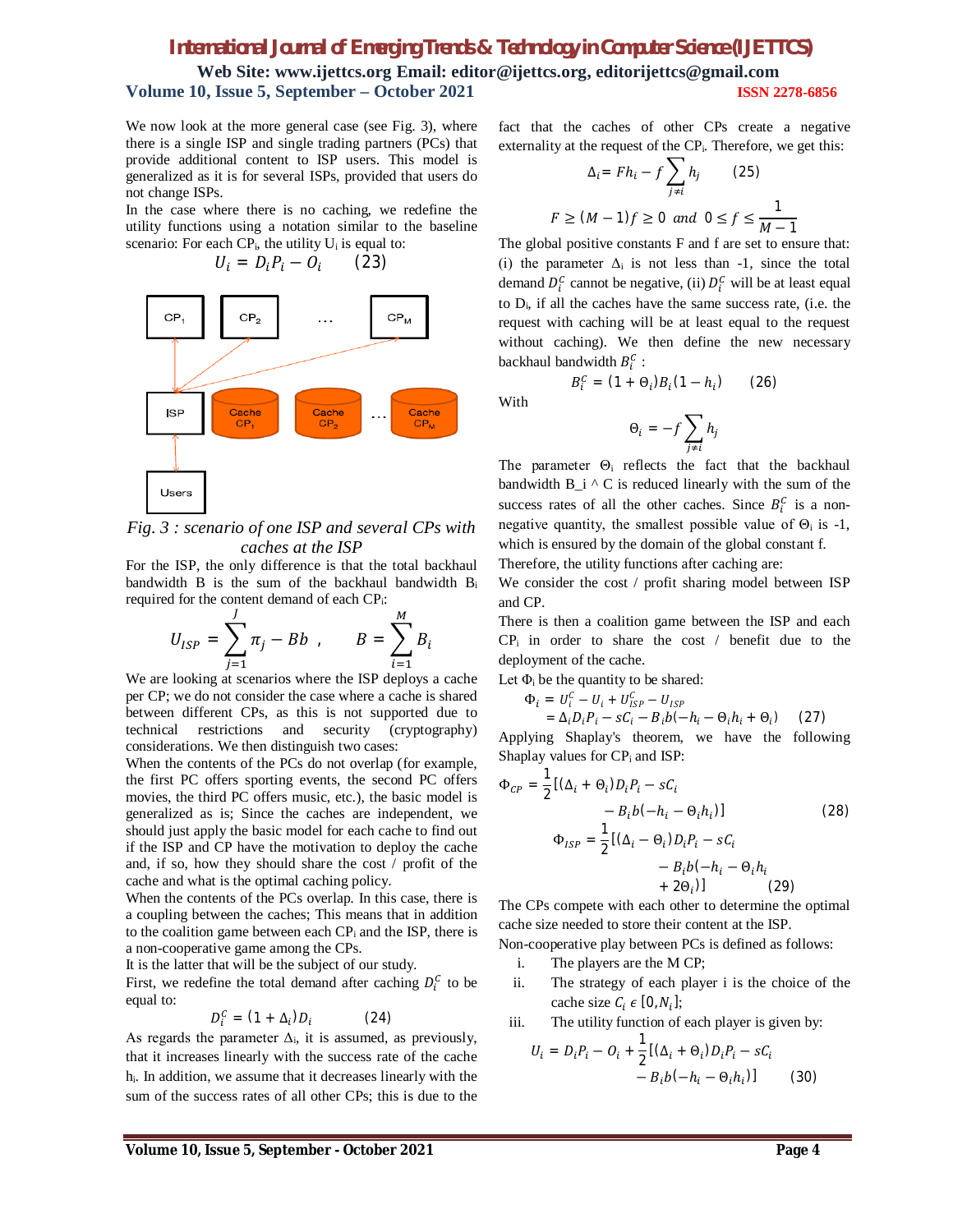**Web Site: www.ijettcs.org Email: editor@ijettcs.org, editorijettcs@gmail.com Volume 10, Issue 5, September – October 2021 ISSN 2278-6856**

A powerful solution concept in uncooperative game theory is pure Nash equilibrium (NE) [5] which predicts game outcomes that are stable.

A pure NE corresponds to a stable state of a game in the sense that no player is encouraged to unilaterally change his own strategy.

Using the Debreu-Glicksberg-Fan theorem [5], we show that this game admits a Nash equilibrium.

**Debreu-Glicksberg-Fan theorem**: Let G be a game in normal form, where, for each player i: (i) The strategy set S<sup>i</sup> is compact and convex. (ii) The utility function  $U_i(s_i, s_{-i})$  is continuous in  $s_{-i}$ . (iii) The utility function  $U_i(s_i, s_{-i})$  is continuous and (quasi) concave in si. Then, the set G admits a pure NE.

We will show that these three properties are verified in our game:

First, the set of strategies is the closed interval [0, N<sub>i</sub>], which is compact and convex.

Next, we rewrite the utility function Ui using the success rate formula:

$$
h = \left(\frac{C}{N}\right)^{1-a}
$$
  
\n
$$
= D_{i}P_{i} - O_{i}
$$
  
\n
$$
+ \frac{1}{2}[(\Delta_{i} + \Theta_{i})D_{i}P_{i} - sC_{i}
$$
  
\n
$$
- B_{i}b(-h_{i} - \Theta_{i}h_{i})]
$$
  
\n
$$
= D_{i}P_{i} - O_{i} + \frac{1}{2}\left[\left(Fh_{i} - 2 - f\sum_{j \neq i}h_{j}\right)D_{i}P_{i} - sC_{i}
$$
  
\n
$$
- B_{i}b\left(-h_{i}
$$
  
\n
$$
+ f\sum_{j \neq i}h_{j}h_{i}\right)\right]
$$
  
\n
$$
= D_{i}P_{i} - O_{i} - f\sum_{j \neq i}\left(\frac{C_{j}}{N_{j}}\right)^{1-a}D_{i}P_{i} - \frac{1}{2}sC_{i}
$$
  
\n
$$
+ \frac{1}{2}\left(FD_{i}P_{i} + B_{i}b\right)
$$
  
\n
$$
- f\sum_{j \neq i}\left(\frac{C_{j}}{N_{j}}\right)^{1-a}B_{i}b\right)\frac{1}{N_{i}^{1-a}}(1 - a)C_{i}^{-a} (31)
$$

Clearly,  $U_i$  is continuous in  $C_i$ , as well as in  $C_{-i}$ .

As for the third condition, since U<sub>i</sub> is twice differentiable in  $C_i$ , it is concave if and only if its second derivative  $U_i$ " is non-positive.

$$
U'_{i} = -\frac{1}{2}s + \frac{1}{2}\left(FD_{i}P_{i} + B_{i}b - f\sum_{j \neq i}\left(\frac{C_{j}}{N_{j}}\right)^{1-a}B_{i}b\right)\frac{1}{N_{i}^{1-a}}(1 - a)C_{i}^{-a}
$$

$$
U_{i}^{"} = \frac{1}{2} \left( F D_{i} P_{i} + B_{i} b - f \sum_{j \neq i} \left( \frac{C_{j}}{N_{j}} \right)^{1-a} B_{i} b \right) \frac{1}{N_{i}^{1-a}} (1 - a) (-a) C_{i}^{-a-1}
$$

as

$$
f\sum_{j\neq i}\left(\frac{C_j}{N_j}\right)^{1-a}\leq \frac{1}{M-1}(M-1)=1
$$

It turns out that all the terms of the product are negative, in addition -a is negative, so  $U_i''$  is always non-positive.

We propose a best response dynamic scheme [5], where each  $CP_i$  iteratively updates its cache size  $C_i$  (strategy) in order to maximize its utility function Ui. Although in general such a scheme cannot converge to a NE, in concave sets that admit a unique NE it is guaranteed to converge to the NE.

The size of the cache at time  $t + 1$  can be calculated using an iterative scheme by taking into consideration the strategies of all the other CPs at time t and is given by the following formula:

$$
C_i(t + 1) = max \left\{ N_i \cdot \sqrt[4]{\frac{(1 - a)K_i(t)}{sN_i^{1 - a}}} \right\}
$$
 (32)  

$$
K_i(t) = FD_i P_i + B_i b - f \sum_{j \neq i} \left( \frac{C_j(t)}{N_j} \right)^{1 - a} B_i b
$$

This iterative scheme is obtained by taking the first derivative of the utility function Ui and setting it equal to zero in order to calculate the local maximum points; in our case, there is a single maximum point. As usual, a best response dynamics scheme requires an exchange of messages between actors to decide on their new strategies. In our case, each  $CP_i$  needs to know the sum of the success rates of all the other CPs to update its strategy and the ISP could provide this information. Note that CPs do not need to know the exact success rate of each CP, they are sufficient to know their sum.

#### **3. SIMULATION AND COMMENTS**

We observe here the evolution of the gains and investments made by the ISP and the CP engaged in the caching strategy.